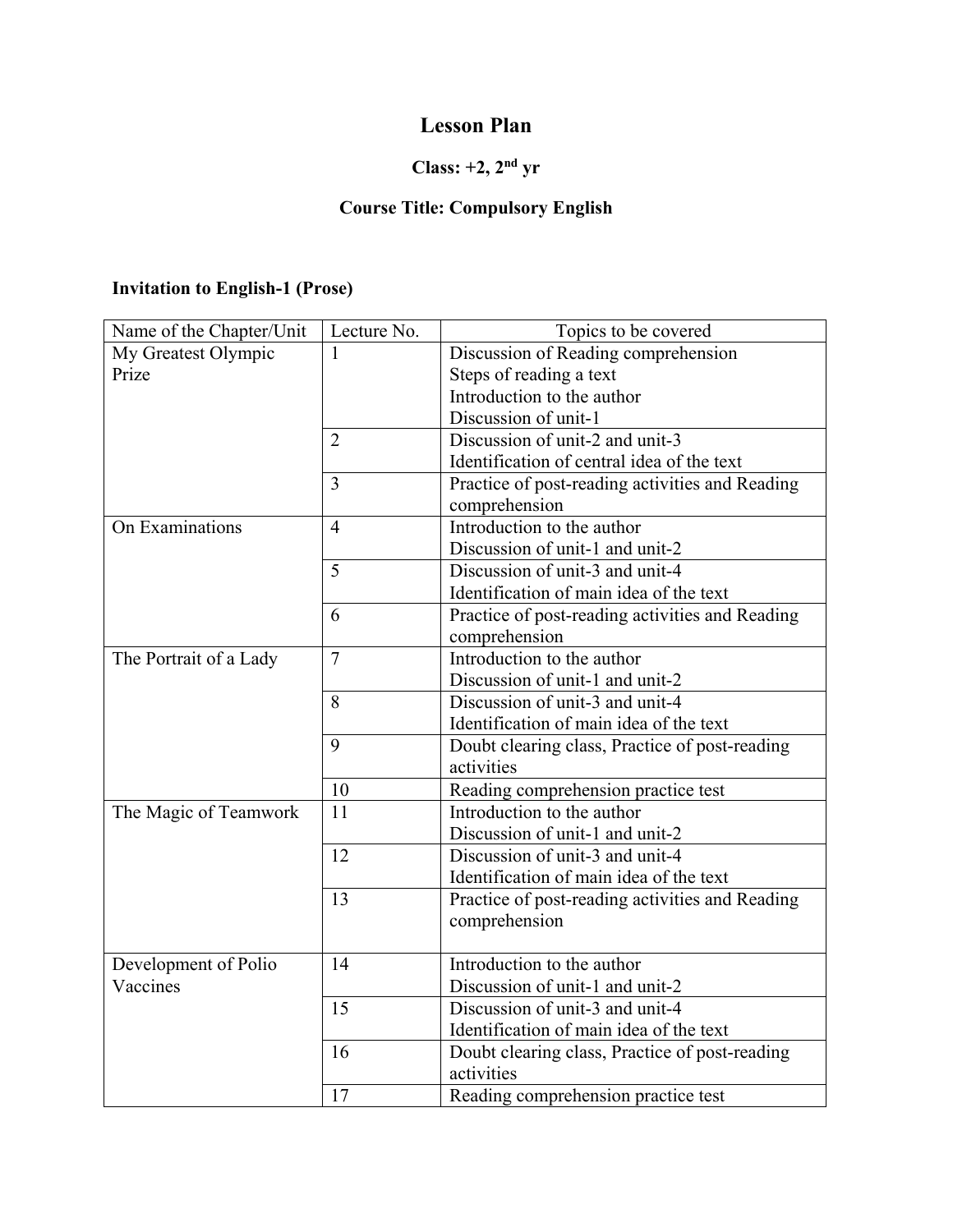## **Invitation to English-1 (Poetry)**

| Name of the          | Lecture No. | Topics to be covered                         |
|----------------------|-------------|----------------------------------------------|
| Chapter/Unit         |             |                                              |
| Daffodils            | 18          | Introduction to Romantic Poetry and          |
|                      |             | William Wordsworth                           |
|                      | 19          | Detailed Textual Analysis and                |
|                      |             | Interpretation of the Poem                   |
|                      | 20          | Summing up, discussion and solving           |
|                      |             | questions on the poem                        |
| The Ballad of Father | 21          | 20 <sup>th</sup> Century English Poetry: The |
| Gilligan             |             | Background, Poetry of W.B.Yeats              |
|                      | 22          | Detailed Textual Analysis and                |
|                      |             | Interpretation of the Poem                   |
|                      | 23          | Summing up, discussion and solving           |
|                      |             | questions on the poem                        |
| A Psalm of Life      | 24          | Introduction to the poet and the             |
|                      |             | background of the literary period            |
|                      |             | Introduction to the commonly used figures    |
|                      |             | of speech                                    |
|                      | 25          | Analysis of the text (stanzas 1-5) and       |
|                      |             | discussion of possible questions             |
|                      | 26          | Analysis of the text (stanzas 6-9) and       |
|                      |             | discussion of possible questions             |
| Television           | 27          | Introduction to the poet, Analysis of the    |
|                      |             | $text$ (stanzas 1-3)                         |
|                      | 28          | Analysis of the text (stanza 4), Discussion  |
|                      |             | of the possible questions                    |
|                      |             |                                              |
| <b>Money Madness</b> | 29          | Loud reading by students, Introduction to    |
|                      |             | the poet and his style of writing            |
|                      | 30          | Analysis of the text (Lines 1-19) and        |
|                      |             | discussion of the questions                  |
|                      | 31          | Analysis of the text (Lines 20- 37) and      |
|                      |             | discussion of the questions                  |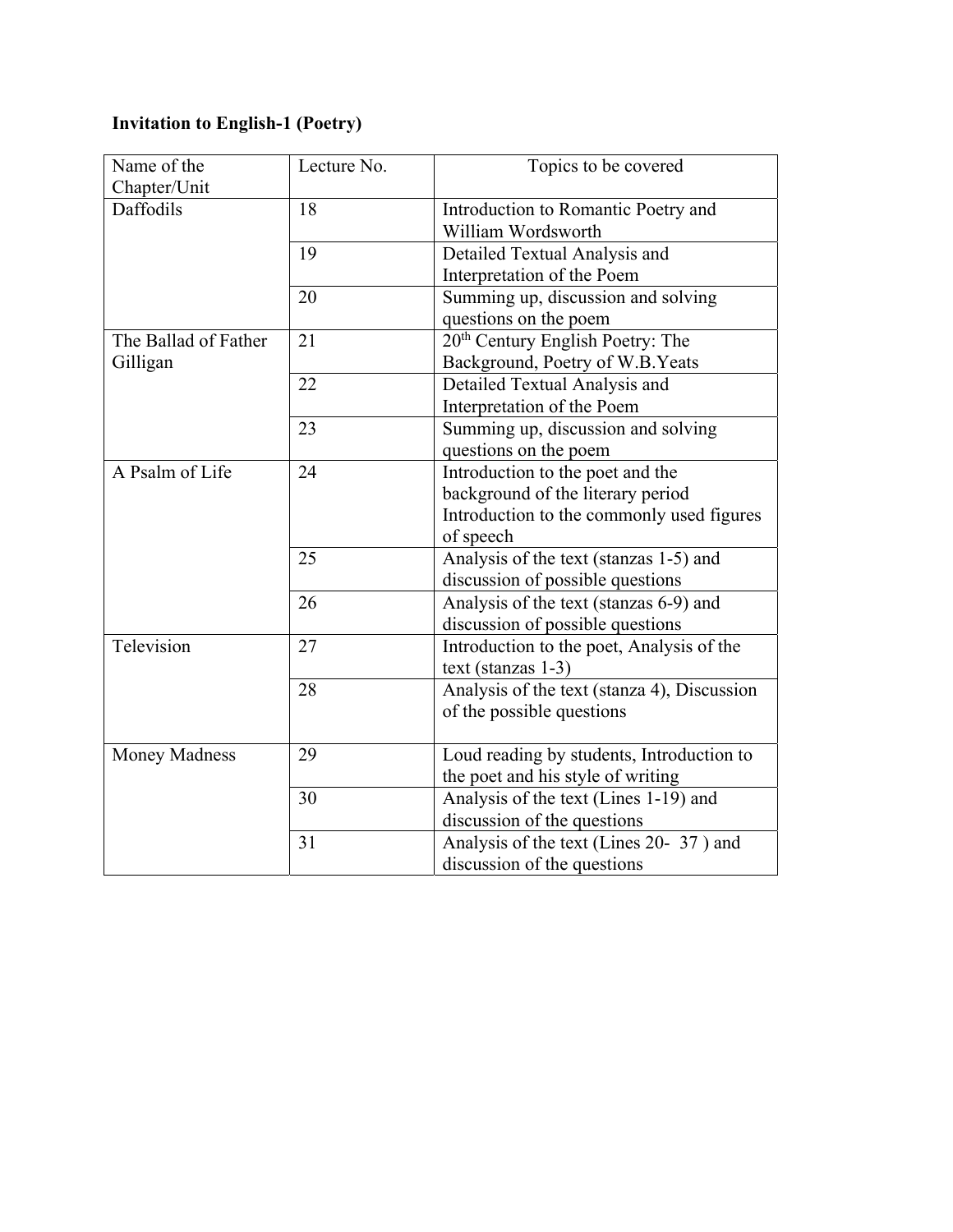# **Invitation to English-2 (Non-detailed study)**

| Name of the             | No. of   | Topics to be covered                             |
|-------------------------|----------|--------------------------------------------------|
| Chapter/Unit            | Lectures |                                                  |
| The Doctor's Word       | 32       | Reading the text, Vocabulary activities,         |
|                         |          | Introduction to the author, theme and characters |
|                         | 33       | Narration and discussion of the story            |
|                         |          |                                                  |
|                         | 34       | Discussion of Questions-Answers, Writing         |
|                         |          | Activity                                         |
| The Nightingale and the | 35       | Importance of Reading Skills, Steps to Reading   |
| Rose                    |          | a Text, Introduction to the works of Oscar       |
|                         |          | Wilde                                            |
|                         | 36       | Detailed Narration and Discussion of the Text    |
|                         | 37       | Major Themes in the Text, Solving questions      |
| Mystery of the Missing  | 38       | Introduction to the Short Fiction of Manoj Das   |
| Cap                     | 39       | Detailed Narration and Interpretation of the     |
|                         |          | Text                                             |
|                         | 40       | Major Themes in the Story, Solving questions     |
| The Monkey's Paw        | 41       | Background discussion, Difference between        |
|                         |          | short story and short play, Reading the text,    |
|                         |          | Vocabulary activities                            |
|                         | 42       | Discussion of the play, Speaking practice        |
|                         | 43       | Solving the Questions, Writing Activity          |
| My Mother               | 44       | Autobiography and biography, Reading from        |
|                         |          | the text (by the teacher), Listening practice-   |
|                         |          | Summarising the read out contents by students    |
|                         | 45       | Narration and Discussion of the text             |
|                         | 46       | Discussion of Questions-Answers, Writing         |
|                         |          | Activity                                         |
|                         |          | Revision of course covered, discussing sample    |
|                         | 47       | questions according to council question pattern  |
| Stay Hungry, Stay       | 48       | Reading the text, testing reading                |
| Foolish                 |          | comprehension, Comparing with texts of           |
|                         |          | similar theme                                    |
|                         | 49       | Narrating the text, Discussion of Questions-     |
|                         |          | Answers                                          |
|                         | 50       | Revision, discussing a model question            |
|                         |          | according to council pattern, teaching how to    |
|                         |          | present answers in the examination               |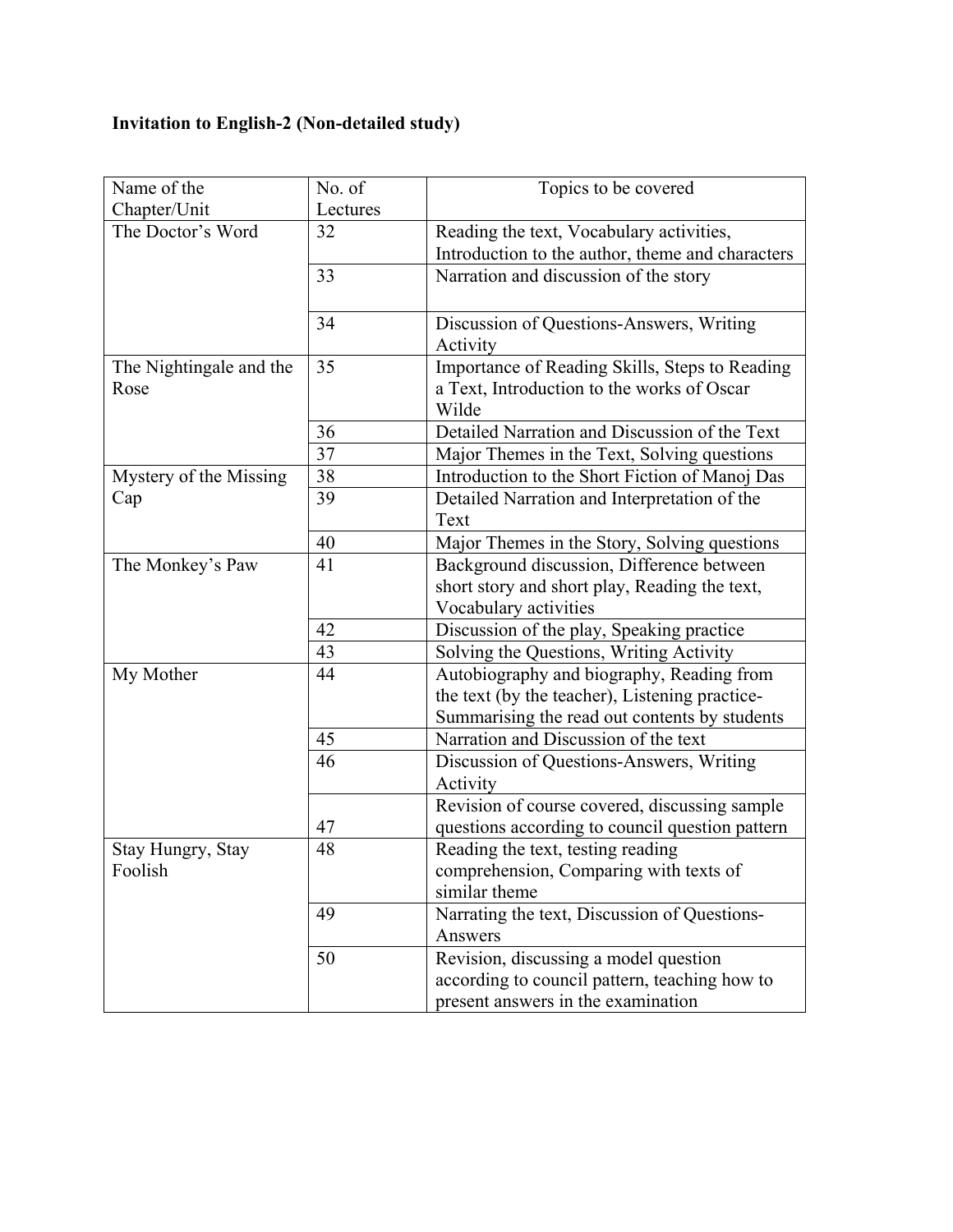## **Invitation to English-3 (Writing Skills)**

| Name of the Chapter/Unit      | No. of   | Topics to be covered                           |
|-------------------------------|----------|------------------------------------------------|
|                               | Lectures |                                                |
| Unit-vii: Interpreting Graph, | 51       | Discussion of the steps for attempting the     |
| Charts, Tables and            |          | question                                       |
| Diagrams etc                  | 52       | Interpreting graph and bar graph with          |
|                               |          | examples from sample question papers           |
|                               | 53       | Interpreting pie-chart, diagram and table with |
|                               |          | examples from sample question papers           |
| Unit-viii: Reporting Events   | 54       | Discussion of the format for writing a         |
| and Business Matters          |          | newsreport and practising a few questions      |
|                               | 55       | Discussion of the format for writing a         |
|                               |          | business report and practising a few           |
|                               |          | questions                                      |
|                               | 56       | Discussing and writing Annual Report           |
|                               | 57       | Discussing and writing magazine report         |
|                               |          |                                                |
| Unit- ix: Note - making and   | 58       | Introduction to the syllabus and Question      |
| summarizing                   |          | pattern; Distribution of Handouts              |
|                               | 59       | Note making-Principles, stages and format      |
|                               |          | of note-making, example-1                      |
|                               | 60       | Class work- Making notes from a given          |
|                               |          | paragraph-stage-1: guided note-making,         |
|                               |          | stage-2: unguided note-making                  |
|                               |          |                                                |
|                               | 61       | Discussion of previous years' council          |
|                               |          | questions on note-making                       |
|                               | 62       | Summarising-Principles and format of           |
|                               |          | summarising, Developing notes into             |
|                               |          | summary, example-1                             |
|                               | 63       | Class work- Summarising a given paragraph      |
|                               |          | Homework- Solving previous years' council      |
|                               |          | questions on summarising                       |
|                               |          |                                                |
|                               | 64       | Discussion of answers of summarising and       |
|                               |          | doubt clearing                                 |
| Unit-x: Extended Writing      |          |                                                |
|                               | 65       | Meaning of extended writing                    |
|                               |          | Types of extended writing                      |
|                               | 66       | Principles of extended writing with examples   |
|                               |          | from prescribed book                           |
|                               |          |                                                |
|                               | 67       | Practice of extended writing                   |